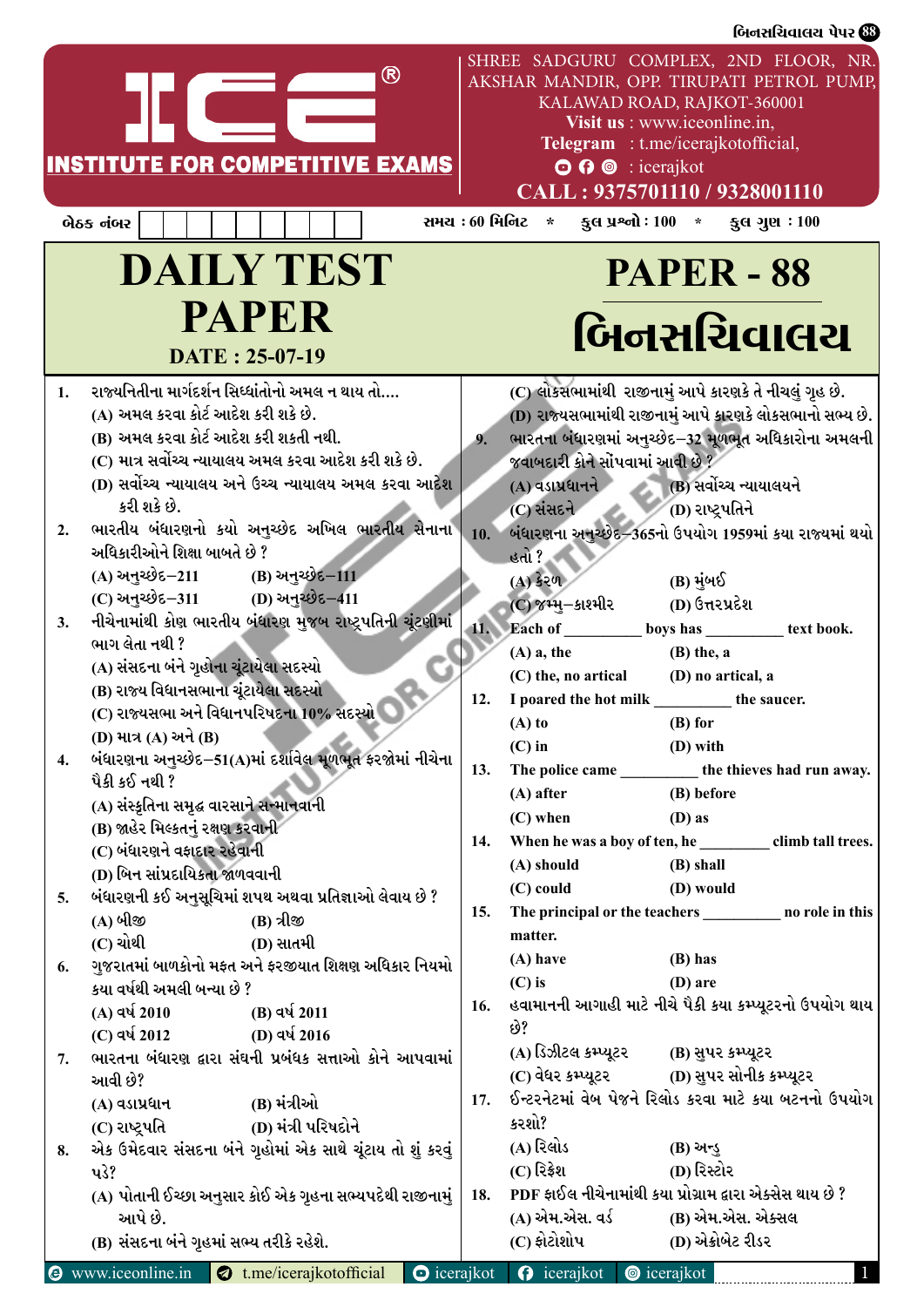|     | બિનસચિવાલય પેપર <b>&amp;</b>                         |                                                                       |     |                                                      |                                                               |
|-----|------------------------------------------------------|-----------------------------------------------------------------------|-----|------------------------------------------------------|---------------------------------------------------------------|
| 19. |                                                      | JPEG ફાઈલનો ઉપયોગ નીચેનામાંથી કઈ ફાઈલ માટે થાય છે ?                   | 34. | લોથલનું ઉત્ખનન કાર્ય કોણે કર્યું હતું ?              |                                                               |
|     | (A) ઈન્ટરનેટ ફાઈલ                                    | (B) ટેકસ્ડ ફાઈલ                                                       |     | (A) દયારામ સાહની                                     | (B) આર. એસ. વિરાટ                                             |
|     | (C) એકસેલ ફાઈલ (D) પિક્ચર ફાઈલ                       |                                                                       |     | (C) રખાલદાસ બેનર્જી (D) એસ.આર. રાવ                   |                                                               |
| 20. |                                                      | વર્ડ પ્રોસેસિંગ પ્રોગ્રામ દ્વારા કયા પ્રકારની ફાઈલ તૈયાર થાય છે ?     | 35. |                                                      | કોની વિનંતીથી વલ્લભભાઈ પટેલે બારડોલી સત્યાગ્રહની આગેવાની      |
|     | (A) ડેટા બેઝ ફાઈલ (B) ડોકયુમેન્ટ ફાઈલ                |                                                                       |     | લેવાની સંમત્તિ આપી ?                                 |                                                               |
|     | (C) સ્ટોરેજ ફાઈલ (D) લાર્જ ફાઈલ                      |                                                                       |     | (A) ગાંધીજી                                          | (B) કુંવરજીભાઈ                                                |
| 21. |                                                      | કમ્પ્યૂટરમાં EXCELમાં વધુમાં વધુ કેટલું ZOOM થઈ શકે ?                 |     | (C) વિકલભાઈ                                          | (D) રીવશંકર મહારાજ                                            |
|     | $(A)$ 300%                                           | (B) $500\%$                                                           | 36. | જૂનાગઢની રચાયેલી આરજી હકુમતના વડા કોણ હતા ?          |                                                               |
|     | $(C)$ 400%                                           | (D) $600\%$                                                           |     | (A) નરેન્દ્ર નથવાણી                                  | (B) સનત મહેતા                                                 |
| 22. |                                                      | તાજેતરમાં મે 2019 દરમિયાન ભારતની સુપ્રીમ કોર્ટમાં 4 નવા               |     | (C) શામળદાસ ગાંધી (D) ચંદ્રકાન્ત સવાણી               |                                                               |
|     |                                                      | જજની નિમણૂક કરવામાં આવી છે. આ 4 જજોમાં નીચેનામાંથી કોનો               | 37. | મગધમાંથી નંદવંશનો નાશ કરનાર કોણ ?                    |                                                               |
|     | સમાવેશ થતો નથી ?                                     |                                                                       |     | (A) ચંદ્રગુપ્ત મૌર્ય                                 | (B) સમુદ્રગુપ્ત બીજો                                          |
|     |                                                      | (A) જસ્ટિસ બી.આર. ગવાઈ (B) જસ્ટિસ આર.કે. મલ્હોત્રા                    |     | (C) સમ્રાટ અશોક                                      | (D) સ્કંદગુપ્ત                                                |
|     |                                                      | (C) જસ્ટિસ સૂર્યકાન્ત (D) જસ્ટિસ અનિરૃઘ્ધ બોઝ                         | 38. |                                                      | દિલ્હીથી દોલતાબાદ અને દોલતાબાદથી દિલ્હી રાજધાનીની             |
| 23. |                                                      | મે, 2019 ના રોજ ભારતમાં કયાંથી 500 કિલોના ગાઈડેડ બોમ્બનું             |     | ફેરબદલી કરનાર શાસક કોણ ?                             |                                                               |
|     | સફળ પરીક્ષણ કરવામાં આવ્યું છે ?                      |                                                                       |     | (A) હુમાયુ                                           | (B) રણજિતસિંહ                                                 |
|     | (A) ચાંદીપુર, ઓડિશા                                  | (B) પોખરણ, રાજસ્થાન                                                   |     | (C) ફિરોઝ તુઘલક                                      | (D) આપેલ પૈકી એકપણ નહીં                                       |
|     | (C) શ્રી હીરકોટા, આંધ્રપ્રદેશ (D) બેંગાલુર્, કર્ણાટક |                                                                       | 39. |                                                      | ગુજરાત સરકારે સ્થાપેલ વનોમાંથી 'ભક્તિવન' કયા પર્વતની તળેટીમાં |
| 24. |                                                      | તાજેતરમાં પ્રસિધ્ધ થયેલા કિડ્સ રાઈટ ઈન્ડેક્ષ 2019માં કુલ 180          |     | આવેલું છે ?                                          |                                                               |
|     | દેશોમાં ભારત કયા ક્રમે છે ?                          |                                                                       |     | (A) ગિરનાર                                           | (B) ચોટીલા                                                    |
|     | $(A)$ 105                                            | $(B)$ 108                                                             |     | $(C)$ પાવાગઢ                                         | (D) શેત્રુંજય                                                 |
|     | $(C)$ 117                                            | $(D)$ 119                                                             | 40. | ભારતમાં માત્ર ગુજરાતમાં ઉત્પાદિત થતું ખનીજ કયું છે ? |                                                               |
| 25. |                                                      | તાજેતરમાં દક્ષિણ આફ્રિકાના નવા રાષ્ટ્રપતિ તરીકે કોણ ચૂંટાઈ આવ્યું છે? |     | (A) મેંગેનીઝ                                         | (B) થોરિયમ                                                    |
|     | (A) શ્રી જેકબ ઝુમા                                   | (B) શ્રી સિરિલ રામાફોસા                                               |     | (C) અકીક                                             | (D) બોકસાઈડ                                                   |
|     | (C) શ્રી મુમુસી મેમેન (D) શ્રી થાબો મ્બેકી           |                                                                       | 41. | પડખાઉ જમીન એટલે કેવી જમીન કહેવાય ?                   |                                                               |
| 26. |                                                      | હાલમાં રમાયેલી IPL ફાઈનલ કયા સ્ટેડીયમમાં યોજાઈ હતી ?                  |     | (A) કાળી જમીન                                        | (B) રેતાળ જમીન                                                |
|     | $(A)$ ફિરોજ શાહ કોટલા $(B)$ રાજીવ ગાંધી              |                                                                       |     |                                                      | (C) ક્ષારીય જમીન (D) પર્વતીય જંગલોની જમીન                     |
|     | (C) એમ. વિન્ના સ્વામી                                | (D) સરદાર પટેલ                                                        | 42. | રણના સૌથી ઊંચા ભાગને શું કહે છે ?                    |                                                               |
| 27. | નીચેના પેકી કયું એકમ સેકન્ડરી મેમરી છે ?             |                                                                       |     | (A) ટીંબો                                            | (B) ટાપુ                                                      |
|     | (A) ફ્લોપી ડીસ્ક                                     | $(B)$ હાર્ડ ડીસ્ક                                                     |     | (C) લાણાસરી                                          | (D) ખદીર                                                      |
|     | (C) મેગ્નેટિક ટેપ                                    | (D) ઉપરના તમામ                                                        | 43. | નીચેનામાંથી કઈ જોડ સાચી છે ?                         |                                                               |
| 28. | Secondary Memory બીજા કયા નામે ઓળખાય છે?             |                                                                       |     | (A) વડોદરા–શેરડી (B) ગણદેવી–તુવેરદાળ                 |                                                               |
|     | (A) એકસ્ટર્નલ મેમરી (B) ઓડિઝલિયરી મેમરી              |                                                                       |     | (C) કોડિનાર–ખાંડ (D) સુરેન્દ્રનગર–ડાંગર              |                                                               |
|     | $(C)$ $A$ અને $B$ બંને $(D)$ એકપણ નહીં               | નીચેના પૈકી કઈ મેમરીની સાઈઝ વધારી તો કમ્પ્યૂટરની ઝડપ વધે ?            | 44. | નીચેનામંથી કયું અભ્યારણ્ય રીંછ માટે નથી ?            |                                                               |
| 29. |                                                      | $(B)$ ROM                                                             |     | (A) જેસોર                                            | (B) બાલારામ                                                   |
|     | $(A)$ RAM<br>(C) HARD DISK                           | $(D)$ ALU                                                             |     | $(C)$ પૂર્ણા                                         | (D) જાંબુઘોડા                                                 |
| 30. |                                                      | નીચેના પૈકી કયું એકમ ચોક્કસ કાર્ય કરવા માટે બીજા એકમને કમાન્ડ         | 45. | They dare to speak like this, _________.             |                                                               |
|     | આપે છે ?                                             |                                                                       |     | $(A)$ don't they ?                                   | (B) didn't they?                                              |
|     | $(A)$ MU                                             | $(B)$ CU                                                              |     | (C) doesn't they?                                    | (D) did they?                                                 |
|     | $(C)$ ALU                                            | (D) એકપણ નહીં                                                         | 46. | I would have come to the meeting if you              | me.                                                           |
| 31. |                                                      | કોઈપણ Open Windowને Close કરવા માટે કઈ Keyનો ઉપયોગ                    |     | (A) have inform                                      | (B) had inform                                                |
|     | થાય છે ?                                             |                                                                       |     | (C) had informed                                     | (D) has been inform                                           |
|     | $(A)$ Ctrl + C                                       | $(B)$ Ctrl + Z                                                        | 47. | He ___________ in this garage since he was 18.       |                                                               |
|     | $(C)$ Ctrl + W                                       | (D) Ctrl + $X$                                                        |     | (A) has been working (B) had been working            |                                                               |
| 32. |                                                      | સાબરમતી આશ્રમ ખાતેના ગાંધીજીના નિવાસસ્થાનનું નામ શું છે ?             |     | (C) has worked                                       | (D) have been work                                            |
|     | (A) શાંતિ કુંજ                                       | (B) હૃદય કુંજ                                                         | 48. | <b>Antonyms :- Monotonous</b>                        |                                                               |
|     | (C) સાધના કુંજ                                       | (D) ઉપાસના કુંજ                                                       |     | (A) Caretal                                          | (B) Amusing                                                   |
| 33. |                                                      | ઈ.સ. 1844માં કયા શહેરમાં મીઠાના કર વિરુદ્ધ તોફાનો થયા હતા ?           |     | (C) Darkness                                         | (D) Happy                                                     |
|     | $(A)$ sist                                           | (B) નવસારી                                                            | 49. | <b>Synonyms :- Shake</b>                             |                                                               |
|     | (C) સુરત                                             | (D) રાજકોટ                                                            |     | $(A)$ Think                                          | (B) Construct                                                 |
|     |                                                      |                                                                       |     | (C) Tremble                                          | (D) Dwell                                                     |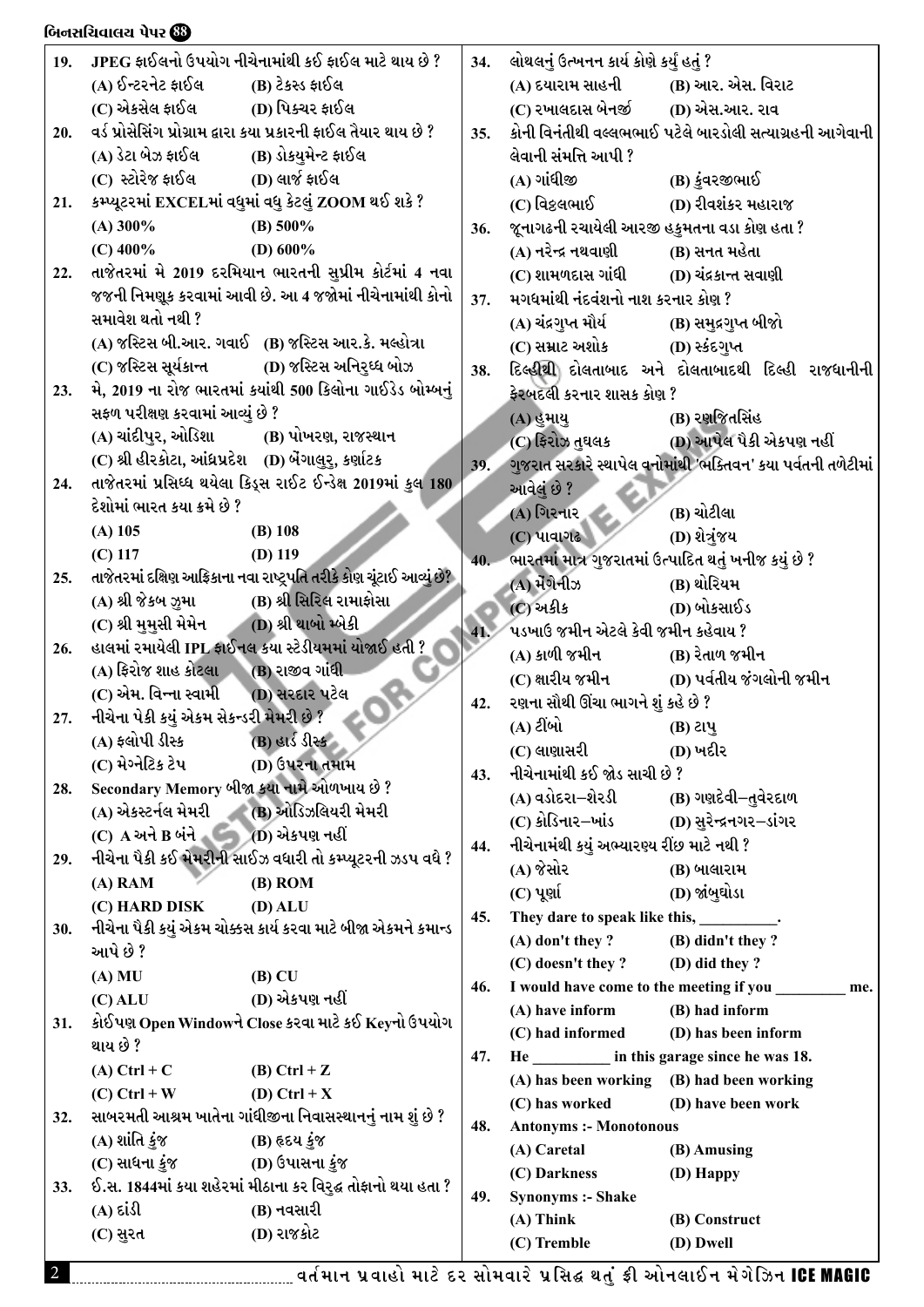| 50. |                                                          | નીચેનામાંથી કયા રાષ્ટ્રપતિએ તેમની આત્મકથા 'My presidental     | 62. | વહીવટમાં અસરકારક નિર્ણય માટે અત્યંત જરૂરી છે?               |                                                                  |
|-----|----------------------------------------------------------|---------------------------------------------------------------|-----|-------------------------------------------------------------|------------------------------------------------------------------|
|     | year' લખી હતી?                                           |                                                               |     | (A) સર્વાનુમતે લેવાય                                        |                                                                  |
|     | (A) આર. વેકટરમન                                          | (B) ડો.એ.પી.જે. અબ્દુલ કલામ                                   |     | (B) બહુમતીથી લેવાય                                          |                                                                  |
|     | (C) પ્રણવ મુખર્જી                                        | (D) વી.વી. ગીરી                                               |     | (C) અનુભવી વ્યકિત દ્વારા લેવાય                              |                                                                  |
| 51. |                                                          | નીચેના પૈકી કઈ બાબતોનો કેન્દ્ર સરકારની સૂચિમાં સમાવેશ થતો     |     | (D) ગતિશિલ અને ધ્યેયપૂર્ણ હોય                               |                                                                  |
|     | નથી ?                                                    |                                                               | 63. | નીચેનામાંથી કયું કાર્ય સરકારી કર્મચારીઓનું નથી ?            |                                                                  |
|     |                                                          | 1. સંરક્ષણ 2. જેલો 3. દારૂબંધી 4. બંદરો 5. સિંચાઈ             |     | (A) મંત્રીઓને સરકારી નીતિઓ બાબત સલાહ આપવી.                  |                                                                  |
|     | $(A)$ 1, 3, 4                                            | $(B)$ 1, 2, 5                                                 |     | (B) સરકારશ્રીની નીતિનો અમલ કરવો.                            |                                                                  |
|     | $(C)$ 3, 4                                               | $(D)$ 2, 3, 5                                                 |     | (C) ચૂંટણીમાં પ્રચારતંત્ર ગોઠવવું.                          |                                                                  |
| 52. |                                                          | ભારતના બંધારણમાં રેલવે કઈ યાદીના વિષયમાં દર્શાવેલ છે ?        |     | (D) સરકારશ્રીની નીતિ બનાવવામાં સહાયરૂપ થવું.                |                                                                  |
|     | (A) રાજય યાદી                                            | (B) ઉભયવર્તી યાદી                                             | 64. |                                                             | રાજ્ય વહીવટની પરિભાષાની દષ્ટિએ ઓ. એન્ડ એમ. એટલે                  |
|     | (C) કેન્દ્રયાદી                                          | (D) રાષ્ટ્રપતિ યાદી                                           |     |                                                             | (A) ઓર્ગેનાઈઝેશન એન્ડ મેથડ્સ (B) ઓફિસ એન્ડ મેનપાવર               |
| 53. |                                                          | રાઈટ ટુ ઈન્ફોર્મેશન એક્ટ (માહિતી માંગવાનો અધિકાર)ની શરૂઆત     |     |                                                             | (C) ઓફિસ એન્ડ મટીરિયલ્સ      (D) ઓર્ડર એન્ડ મેન્ડેર              |
|     | સૌ પ્રથમ કયા દેશમાં થઈ હતી ?                             |                                                               | 65. |                                                             | જાહેર માહિતી અધિકારીના નિર્ણયથી નારાજ થયેલી વ્યકિતએ કેટલા        |
|     | (A) હોલેન્ડ                                              | (B) સ્વીડન                                                    |     | દિવસમાં અપીલ અધિકારીને અપીલ કરવાની રહે છે ?                 |                                                                  |
|     | $(C)$ નોર્વે                                             | (D) બ્રિટન                                                    |     | (A) 75 દિવસ                                                 | (B) 60 દિવસ                                                      |
| 54. |                                                          | આઝાદી પછી પ્રથમ કાયદાપંચની સ્થાપના કયારે કરવામાં આવી ?        |     | (C) 30 દિવસ                                                 | <b>(D) 90 દિવસ</b>                                               |
|     | (A) ઈ.સ. 1954                                            | (B) ઈ.સ. 1953                                                 |     | 66. ચુંબકીય ક્ષેત્રની હાજરી કયા સાધન વડે જાણી શકાય છે ?     |                                                                  |
|     | (C) $\delta$ . at. 1952 (D) $\delta$ . at. 1955          |                                                               |     | (A) વોલ્ટમિટર                                               | (B) એમિટર                                                        |
| 55. |                                                          | પંચાયતી રાજ અંગે અશોક મહેતા કમિટીની રચના વખતે પ્રધાનમંત્રી    |     | (C) ગેલ્વેનોમિટર (D) ચુંબકીય સોય                            |                                                                  |
|     | નીચે પૈકી કોણ હતા ?                                      |                                                               | 67. |                                                             | ભારતમાં ગૃહ વપરાશ માટેના AC વોલ્ટેજનું મૂલ્ય અને આવૃત્તિ         |
|     | (A) ઈન્દિરા ગાંધી                                        | (B) લાલબહાદુર શાસ્ત્રી                                        |     | કેટલી હોય છે ?                                              |                                                                  |
|     | (C) મોરારજી દેસાઈ                                        | (D) ચૌધરી ચરણસિંહ                                             |     | (A) 110V, 60HZ                                              | (B) 110V, 50HZ                                                   |
| 56. |                                                          | ભારતના બંધારણમાં સુધારો કરી શકાય પરંતુ કયા પ્રકારનો સુધારો    |     | (C) 220V, 50HZ                                              | (D) 220V, 60HZ                                                   |
|     | બંધારણમાં કરી શકાય નહીં ?                                |                                                               | 68. |                                                             | કયા ખગોળ શાસ્ત્રીએ ગ્રહોની ભ્રમણ કક્ષાના નિયમો આપ્યા ?           |
|     | (A) મૂળભૂત ફરજો સુધારવી                                  |                                                               |     | (A) કેપ્લર                                                  | (B) ટોલેમી                                                       |
|     | (B) આમુખમાં સુધારો કરવો                                  |                                                               |     | (C) કોપરનિકસ                                                | (D) ગેલેલિયો                                                     |
|     | (C) બંધારણની કલમ–54માં સુધારો                            |                                                               | 69. | સૂર્ય દરેક નક્ષત્રમાં કેટલા દિવસ રહે છે ?                   |                                                                  |
|     | (D) બંધારણના મૂળભૂત ઢાંચામાં ફેરફાર                      |                                                               |     | $(A)$ 12                                                    | $(B)$ 13.5                                                       |
|     |                                                          | બંધારણની જોગવાઈ અનુસાર નીચેના પૈકી કઈ બાબત શક્ય નથી ?         |     | $(C)$ 27                                                    | $(D)$ 30<br>ધાતુના ઓકસાઈડની પાણી સાથેની પ્રક્રિયાથી શું બને છે ? |
| 57. | (A) 30 વર્ષના વ્યકિતની રાજયપાલ તરીકે નિમણૂક              |                                                               | 70. | (A) એસિડ                                                    | (B) ધાતુ                                                         |
|     | (B) દિલ્હી સિવાયના સ્થળે સુપ્રિમ કોર્ટની બેચ             |                                                               |     | (C) બેઈઝ                                                    | <b>(D) ક્ષાર</b>                                                 |
|     | (C) રાષ્ટ્રપતિ સૂચવે તે રીતે રાજયના હિસાબ રાખવા          |                                                               | 71. | થરમોમિટરમાં કઈ ધાતુ વપરાય છે ?                              |                                                                  |
|     | (D) ચૂંટાયેલી રાજ્ય સરકારને બરતક કરવી                    |                                                               |     | (A) સિલ્વર                                                  | (B) મરક્યુરી                                                     |
|     |                                                          | નીચેનામાંથી કોણ સૌરાષ્ટ્ર સરકારની રચના બાદ પ્રથમ સ્પીકર તરીકે |     | (C) સોડિયમ                                                  | (D) સિલ્વર                                                       |
| 58. | નિમાયા હતા ?                                             |                                                               | 72. | પ્રોપેનોનનો ઉપયોગ નીચેનામાંથી કયો છે ?                      |                                                                  |
|     | (A) હંસાબેન મહેતા                                        | (B) મૂદુલા સારાભાઈ                                            |     | (A) નેઈલ પોલીસ દૂર કરવા (B) ચેપનાશક તરીકે                   |                                                                  |
|     | (C) અરૂણા અસફઅલી                                         | (D) પુષ્પાબેન મહેતા                                           |     | (C) એન્ટિબાયોટિકસ                                           | (D) પ્રિઝર્વેટિવ તરીકે                                           |
|     |                                                          | રાજ્ય વિધાનસભામાં વિરોધપક્ષના નેતા બનવા માટે ઓછામાં ઓછી       | 73. | શ્વસન દરમિયાન વાયુવિનિમય શેમાં થાય છે ?                     |                                                                  |
| 59. | કેટલા ટકા બેઠકો મેળવવી પડે છે ?                          |                                                               |     | (A) શ્વાસવાહિનીમાં                                          | (B) વાયુકોષ્ઠમાં                                                 |
|     |                                                          |                                                               |     | (C) સૂક્ષ્મ શ્વાસવાહીકાઓમાં (D) શ્વાસનળીમાં                 |                                                                  |
|     | (A) 15%                                                  | (B) $8\%$                                                     | 74. |                                                             | મનુષ્યના હદયમાં ડાબા કર્ણક અને ડાબા ક્ષેપક વચ્ચે કયો વાલ્વ હોય   |
|     | $(C)$ 10%                                                | (D) $12\%$                                                    |     | છે ?                                                        |                                                                  |
| 60. | જાહેર વહીવટનું પ્રાથમિક ધ્યેય શું છે ?                   |                                                               |     | (A) ત્રિદળ વાલ્વ                                            | (B) અર્ધચંદ્રાકાર વાલ્વ                                          |
|     | (A) પ્રજાનું કલ્યાણ કરવાનું                              |                                                               |     | (C) દ્વિદલ વાલ્વ                                            | (D) ઉર્ધ્વગામી વાલ્વ                                             |
|     | (B) વહીવટદારોનું કલ્યાણ કરવાનું                          |                                                               | 75. | નીચેના પૈકી કયો જાતીય રોગ વાઈરસને કારણે થાય છે ?            |                                                                  |
|     | (C) કર્મચારીઓનું કલ્યાણ કરવાનું                          |                                                               |     | (A) એઈડ્સ                                                   | (B) ગીનોરિયા                                                     |
|     | (D) ચૂંટાયેલી પાંખનું કલ્યાણ કરવાનું                     |                                                               |     | (C) સિફિલિસ                                                 | (D) વંધ્યત્વ                                                     |
| 61. | સત્તાનું પ્રતિનિધાન હોવું એ કેવા પ્રકારની પ્રક્રિયા છે ? |                                                               | 76. | ઓઝોનનું સ્તર કયાં આવેલું છે ?                               |                                                                  |
|     | (A) રાજકીય                                               | (B) વહીવટી                                                    |     | (A) ટ્રોપોસ્ફિયરમાં                                         | (B) બાયોસ્ફિયરમાં                                                |
|     | (C) સામાજિક                                              | (D) કાયદાકીય                                                  |     | (C) આયનોસ્ફિયરમાં                                           | (D) સ્ટેટોસ્ફિયરમાં                                              |
|     |                                                          | $\odot$ www.jceonline.in $\odot$ t me/iceraikotofficial       |     | $\bigcap$ iceraikot $\bigcap$ iceraikot $\bigcap$ iceraikot | $\mathbf{R}$                                                     |

બિનસચિવાલય પેપર <mark>&</mark>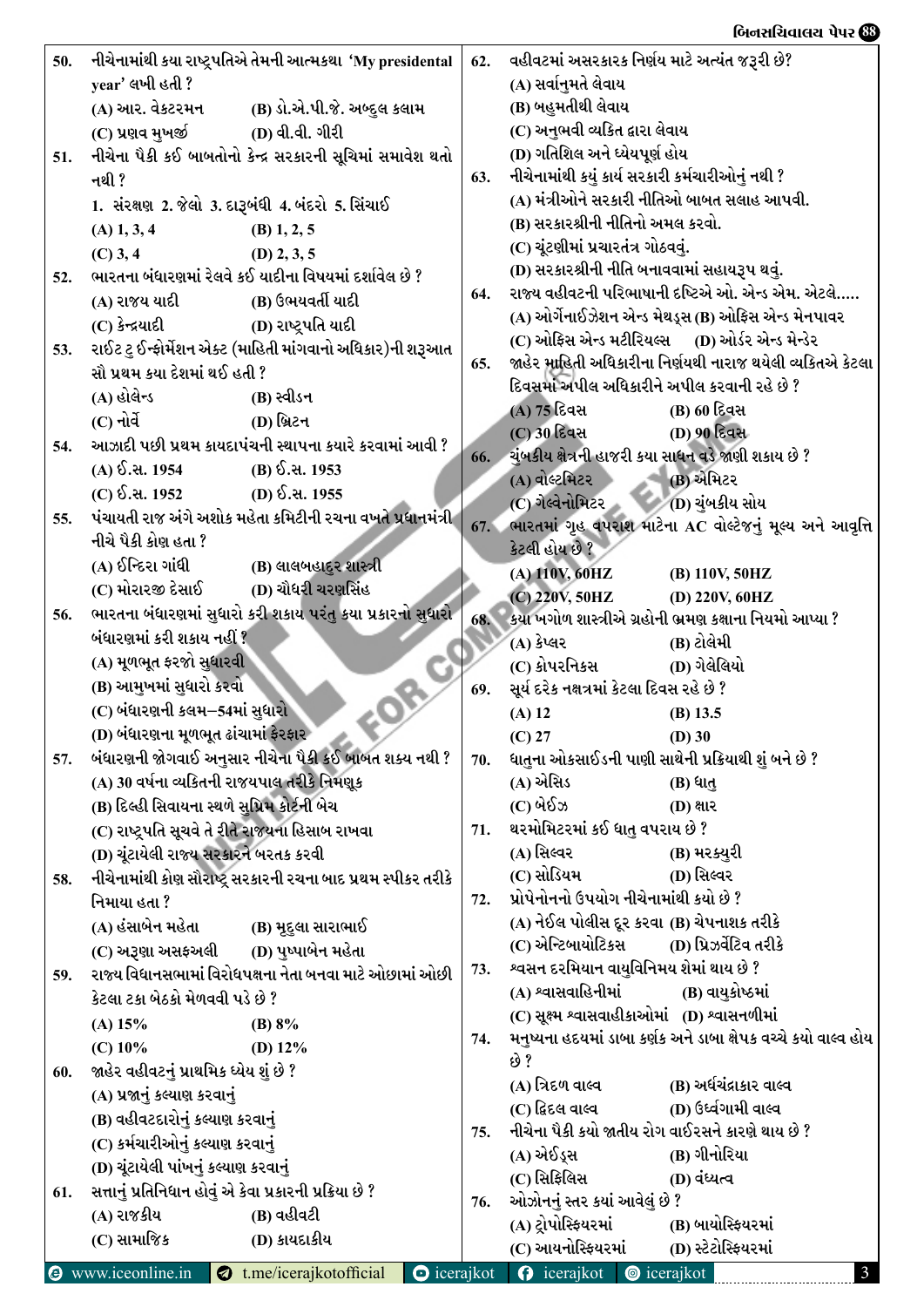|     | બિનસચિવાલય પેપર <b>&amp;</b>                  |                                                                      |     |                                              |                                                                 |
|-----|-----------------------------------------------|----------------------------------------------------------------------|-----|----------------------------------------------|-----------------------------------------------------------------|
| 77. | સંધિ છૂટી પાડો :– વસુધૈવ                      |                                                                      | 90. |                                              | રૂ. 2600નું 2 વર્ષમાં કેટલા ટકા લેખે સાદું વ્યાજ રૂ. 624 થાય ?  |
|     | (A) વસુધા + એવ                                | (B) વસ + ધૈવ                                                         |     | $(A)$ 10%                                    | (B) $8\%$                                                       |
|     | (C) વસુધા + ઈવ (D) વસ + અર્ધૈવ                |                                                                      |     | $(C)$ 12%                                    | (D) $14%$                                                       |
| 78. | 'પાવક' શબ્દનો સમાનાર્થી શું થશે ?             |                                                                      | 91. |                                              | એક મશીનની કિંમત રૂા. 6000 છે. પહેલા વર્ષે કિંમત 30% ઘટે         |
|     | (A) પાવન                                      | (B) અગ્નિ                                                            |     |                                              | છે. બીજા વર્ષે 10% ઘટે છે. તથા ત્રીજા વર્ષે 20% ઘટે છે, તો આ    |
|     | (C) પવિત્ર                                    | <b>(D) પવન</b>                                                       |     | મશીનની કિંમત 3 વર્ષ પછી કેટલી હશે?           |                                                                 |
| 79. | વિરુદ્ઘાર્થી શબ્દ આપો :– અકરાંતિયુ            |                                                                      |     | $(A)$ 3l. 3024                               | $(B)$ $\lambda$ l. 1860                                         |
|     | (A) મીતાહારી                                  | (B) મળતાવડું                                                         |     | $(C)$ 31. 2850                               | (D) $31.3600$                                                   |
|     | (C) શાકાહારી                                  | (D) ઉછાછાળું                                                         | 92. |                                              | રૂ. 9680 સાદા વ્યાજના દરે 2 વર્ષના અંતે વ્યાજ સહિત 10648 થાય    |
| 80. | 'વગ ત્યાં પગ' કહેવતની સમાનાર્થી કહેવત         |                                                                      |     | છે, તો વ્યાજનો દર શોધો.                      |                                                                 |
|     |                                               | (A) સંગ તેવા રંગ (B) અનાજ એવો ઓડકાર                                  |     | (A) 7%                                       | (B) $5\%$                                                       |
|     |                                               | (C) દાનત તેવી બરકત (D) વાળ વિના વેલો ન ચડે                           |     | $(C)$ 12%                                    | (D) $18\%$                                                      |
| 81. |                                               | ગુજરાતીમાં કરુણાપ્રશકિત કાવ્યના પ્રથમ રચનાકાર કોણ હતા ?              | 93. |                                              | 'પ્રધાનમંત્રી શિષ્યવૃતિ યોજના' અંતર્ગત મળતી સહાયતા કયા ફંડમાંથી |
|     | (A) દયારામ                                    | (B) દલપતરામ                                                          |     | આપવામાં આવે છે ?                             |                                                                 |
|     | (C) ગોવર્ધન રામ                               | (D) નવલરામ                                                           |     |                                              | (A) રાષ્ટ્રીય સંરક્ષણ ફંડ (B) રાષ્ટ્રીય શિક્ષણ ફંડ              |
| 82. |                                               | 'લગ્નમાં તારે આવવું <u>જ</u> પડશે ઃ– રેખાંકિત પદ કયું કહેવાશે ?      |     |                                              | (C) રાષ્ટ્રીય સૈનિક ફંડ (D) રાષ્ટ્રીય યુવા ફંડ                  |
|     | (A) અનુગ                                      | (B) વિશેષણ                                                           | 94. |                                              | તાજેતરમાં 31 મે, 2019ના રોજ ભારતમાં કેન્દ્ર સરકાર દ્વારા કયા    |
|     | (C) ક્રિયાવિશેષણ                              | (D) નિપાત                                                            |     | નવા મંત્રાલયની રચના કરવામાં આવી ?            |                                                                 |
| 83. |                                               | નીચેના સામાસિક શબ્દોમાંથી એક કર્મધારય સમાસનું ઉદાહરણ છે ?            |     |                                              | (A) સ્ત્રી શક્તિ મંત્રાલય (B) નારી શક્તિ મંત્રાલય               |
|     | (A) યથાશકિત                                   | (B) દેહલતા                                                           |     |                                              | (C) યુવા શક્તિ મંત્રાલય (D) જળ શક્તિ મંત્રાલય                   |
|     | (C) પૂર્વજ                                    | (D) નવરાત્રી                                                         | 95. |                                              | ગુજરાતમાં રાજ્યકક્ષાનો 70મો વન મહોત્સવ કયા યોજાશે ?             |
| 84. |                                               | 'અમારા એ દાદા, વિપુલ વડતા ઝુંડ સરખા' – આ કયા છંદનું                  |     | (A) અમદાવાદના વસ્ત્રાપુર જડેશ્વરમાં          |                                                                 |
|     | ઉદાહરણ છે ?                                   |                                                                      |     | (B) સુરતમાં હજીરા ખાતે                       |                                                                 |
|     | (A) શિખરીણી                                   | (B) મંદાકાન્તા                                                       |     | (C) અમદાવાદના ઓછવના જડેશ્વરમાં               |                                                                 |
|     | (C) અનુષ્ટ્રપ                                 | <b>(D) મનહર</b>                                                      |     | (D) અમદાવાદના સરખેજ ખાતે                     |                                                                 |
| 85. |                                               | 'મન–હૃદય જાણે હળવાં ફૂલ થઈ જતા હોય એમ લાગે છે'– આ કર્યો              | 96. |                                              | રાજય અને નવા મુખ્યમંત્રીશ્રીની નીચેની જોડમાંથી કઈ જોડ સાચી      |
|     | અલંકાર છે ?                                   |                                                                      |     | નથી ?                                        |                                                                 |
|     | $(A)$ 34s                                     | (B) ઉત્પ્રેક્ષા                                                      |     | (A) આંધ્રપ્રદેશ – શ્રી વાય.એમ. જગમોહન રેડ્ડી |                                                                 |
|     | (C) અનન્વય                                    | (D) શબ્દાનુપ્રાસ                                                     |     | (B) ઓડીશા – શ્રી બીજુ પટનાયક                 |                                                                 |
|     |                                               |                                                                      |     | (C) અરૂણાચલ પ્રદેશ – શ્રી પેમા ખાંડ્         |                                                                 |
| 86. | ઉમાશંકર જોષીના પ્રથમ વાર્તાસંગ્રહનું નામ લખો. |                                                                      |     | (D) સિકિકમ – શ્રી પ્રેમસિંહ તમાંગ            |                                                                 |
|     | (A) ત્રણ અર્ધુબે                              | (B) વિસામો<br>(D) શ્રાવણી મેળો                                       |     |                                              | 'વિશ્વ માદક પદાર્થ વિરોધ દિન' તરીકે કયા દિવસ ઉજવાય છે ?         |
|     | $(C)$ સાચા શમણાં                              |                                                                      | 97. |                                              |                                                                 |
| 87. | છે ?                                          | નીચેના પૈકી કઈ જયંતી દલાલ લિખિત જાણીતી ગુજરાતી ટૂંકી વાર્તા          |     | $(A)$ 31 મે                                  | (B) 30 %ून                                                      |
|     |                                               |                                                                      |     | $(C)$ 26 મે                                  | (D) 26 જૂન                                                      |
|     | (A) પગલીના પાડનાર                             | (B) અડખે પડખે                                                        | 98. |                                              | તાજેતરમાં અમેરિકાએ ભારતને કઈ યાદીમાંથી બહાર કરવાની              |
|     | (C) લખ ચોરસી                                  | (D) પદ્દમિની                                                         |     | જાહેરાત કરી છે ?                             |                                                                 |
| 88. |                                               | 200 કામદારોની સરેરાશ ઉંમર 34.5 છે. પુરુષોની સરેરાશ ઉંમર 40           |     | $(A)$ GPS                                    | $(B)$ GSP                                                       |
|     |                                               | અને મહિલાઓની સરેરાશ ઉંમર 30 છે. તો ફેક્ટરીમાં કામ કરતી               |     | $(C)$ GSC                                    | (D) GCS                                                         |
|     | મહિલાઓની સંખ્યા કેટલી હશે ?                   |                                                                      | 99. |                                              | 'ઈસ્ટ કન્ટેનર ટર્મિનલ' ના નિર્માણ માટે તાજેતરમાં કયા ત્રણ દેશો  |
|     | $(A)$ 110                                     | $(B)$ 103                                                            |     | વચ્ચે ત્રિપક્ષીય કરાર પર હસ્તાક્ષર થયા છે ?  |                                                                 |
|     | $(C)$ 117                                     | $(D)$ 120                                                            |     |                                              | (A) ઈરાન, ભારત, જાપાન (B) ભારત, માલદીવ, જાપાન                   |
| 89. |                                               | 20 લિટર મિશ્રણમાં દૂધ અને તેલ અનુક્રમે 8 લિટર અને 12 લિટર છે.        |     |                                              | (C) ભારત, બાંગ્લાદેશ, જાપાન (D) ભારત, શ્રીલંકા, જાપાન           |
|     |                                               | તેમાં કેટલું તેલ ઉમેરવામાં આવે તો દૂધ અને તેલનું પ્રમાણ 1:4નું થાય ? |     | 100. વિશ્વ પર્યાવરણ દિન-2019ની થીમ શું છે ?  |                                                                 |
|     | (A) 26 લિટર                                   | (B) 14 લિટર                                                          |     | (A) Air pollution                            | (B) Only one earth                                              |
|     | (C) 18 લિટર                                   | (D) 20 લિટર                                                          |     | (C) A tree or peace                          | (D) Best plastic polution                                       |

.<br>'ખાસ નોંધ :- તલાટી પેપર - 88ની Answer Key આવતીકાલે એટલે '

## કે 26/07/2019ના રોજ પ્રસિદ્ધ કરવામાં આવશે.

Ч